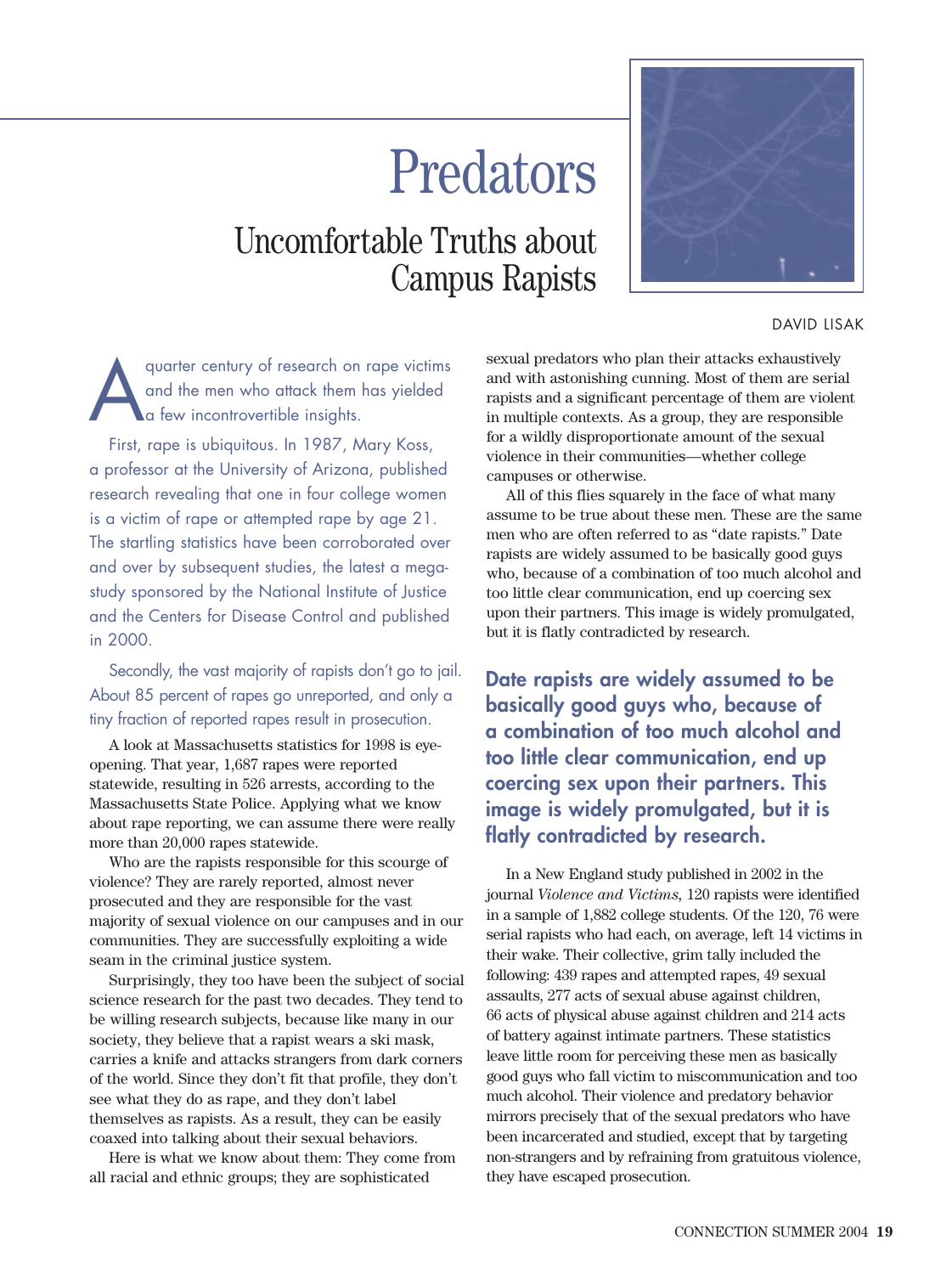#### **The Mickey Culture**

- If someone offers you a drink from the bar at a club or party, accompany the person to the bar to order your drink, watch the drink being poured and carry the drink yourself.
	- Do not leave your drink unattended especially when talking, dancing, using the rest room or making a phone call.
	- Do not drink anything that has an unusual taste or appearance like a salty taste, or unexplained residue.

*—From a Boston College Police Department notice warning that potential rapists may lace drinks with "roofies" and other so-called "date rape drugs" that take away the ability to fight back.*

Talking about "sexual predators" and "college campuses" in the same sentence gives most university administrators heartburn. Nevertheless, "sexual predator" aptly describes the men who are responsible for the vast majority of sexual violence on our campuses, as well as in our communities. And while the term might be uncomfortable, it can also be instructive. For example, what we have learned about these predators should guide our prevention efforts. It used to be an axiom of rape prevention programs—and the idea is still prevalent—that "all men are potential rapists," because most men to some degree endorse attitudes and beliefs that have been associated with sexually aggressive behavior—so-called rape myths. Therefore, according to this theory, all men are at some risk for acting on these attitudes. Rape research has never supported this axiom, and calling all men "potential rapists" is a decidedly poor way of trying to reach men—both literally and figuratively.

In contrast to this scolding approach, the research on undetected rapists tells us that actually a very small percentage of men—serial sexual predators—are responsible for a vastly disproportionate amount of the sexual violence in any community. These men cannot be reached or educated. They must be identified and removed from our communities. Our prevention and education efforts must be focused on the vast majority of men who will never themselves cross the line into criminal behavior, but who by their participation in peer groups and activities either actively or passively provide support or camouflage for the sexual predators in their midst. By laughing at their jokes, by listening

uncritically to their stories of "conquests" and "scores," men become facilitators or passive bystanders of criminal behavior.

It is these facilitators and bystanders—men who know who the rapists are in their communities—who must be educated, challenged and coaxed back to a firm stance on the right side of the line, the side where we as a community plant ourselves in opposition to those few who choose the criminal path.

Colleges and universities do more than provide young people with the credentials to make their careers. They also help to socialize young men and women and prepare them for responsible citizenship in their communities. What lessons do we teach these young people when we allow sexual violence to flourish in the college community? The predators graduate, taking with them increased power and authority—the tools they turn into weapons of violence—and find new victims in the larger community beyond the ivied walls. The bystanders graduate with lessons in passive cooperation with criminal conduct, surely the opposite of what we would have wished for.

**The predators graduate, taking with them increased power and authority—the tools they turn into weapons of violence—and find new victims in the larger community beyond the ivied walls. The bystanders graduate with lessons in passive cooperation with criminal conduct …**

Sexual violence remains as much a dirty secret on our campuses as it is in the larger society. It flourishes because to confront it, an institution must be willing to shine a bright light on aspects of itself that are both ugly and painful. One of the most important steps that must be taken is a comprehensive, led-from-the-top campaign to change the community climate such that victims of sexual violence feel comfortable to report attacks to authorities. Paradoxically then, the first indication that an institution is courageously moving to end sexual violence is almost inevitably an increase in the official tally of that violence. This is not the kind of publicity that most college administrators strive to create.

Yet some institutions have moved forward regardless. The U.S. Air Force Academy, faced with a national spotlight on its sexual assault problems, has moved comprehensively to make fundamental changes in how sexual violence is handled institutionally and to alter the culture of the academy to make such violence less likely. The academy has used mandatory, small group meetings to educate the cadet corps as well as faculty and staff